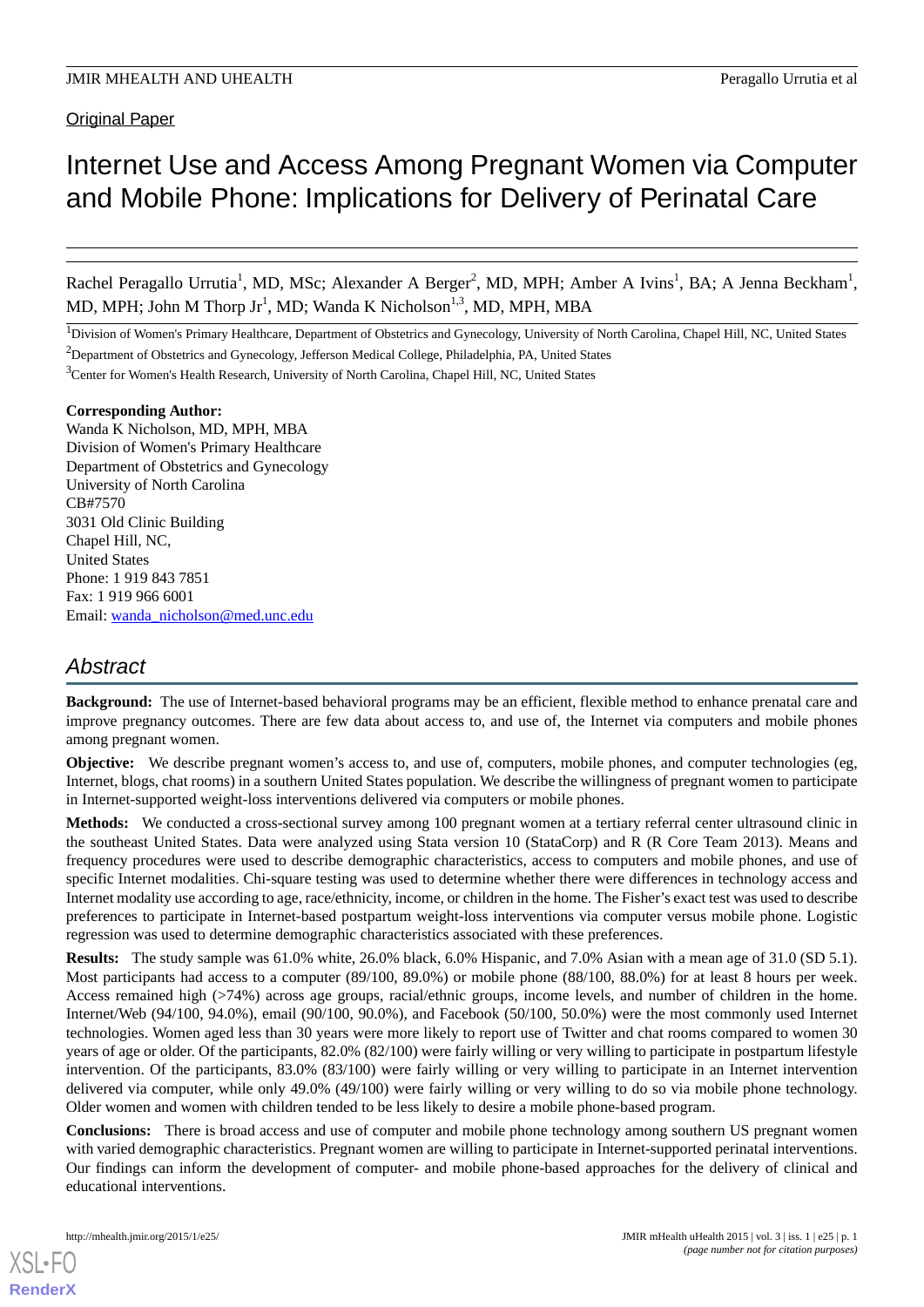#### *(JMIR mHealth uHealth 2015;3(1):e25)* doi:  $10.2196/m$ health.3347

#### **KEYWORDS**

pregnancy; postpartum period; Internet; mobile phone; health behavior; risk reduction behavior

#### *Introduction*

Recent data from the Pew Research Center suggest that access to the Internet is growing rapidly across all segments of the US adult population [[1\]](#page-8-0). Internet-based clinical interventions have grown in popularity [[2\]](#page-8-1) and have been used successfully for weight loss [[3](#page-8-2)[-5](#page-8-3)], diabetes management [[6](#page-8-4)[,7](#page-8-5)], physical activity [[8](#page-8-6)[,9](#page-8-7)], and tobacco cessation [[10\]](#page-8-8). There are currently over 61 million women of childbearing age in the United States [[11\]](#page-8-9). The preconception, pregnancy, and postpartum periods are critical teachable moments in the lives of young women, providing opportunities to implement interventions to promote maternal and infant health [[12\]](#page-8-10). As such, Internet-based educational and clinical interventions may be particularly useful to women leading up to, during, and immediately after pregnancy [[13\]](#page-8-11).

Pregnant women in Europe report excellent access to Internet-based interventions [[14](#page-8-12)[,15](#page-8-13)]. Pregnant women in the US are thought to have broad access to the Internet, however, there is little published data exploring pregnant women's access to Internet technologies in the US. Additionally, there is a paucity of data regarding Internet access among pregnant women of different racial/ethnic groups, socioeconomic status, or specific geographical region. Huberty et al, for example, described the use of the Internet by pregnant and postpartum women in a Midwestern US population [[16\]](#page-8-14). However, only Internet-using women were included in the online sampling method, and the population was comprised predominately (70%) of non-Hispanic white women. Because of racial/ethnic differences and the variability of Internet availability within geographical areas, targeted assessment of access to, and use of, specific Internet-based technologies among vulnerable populations, including pregnant women, can assist providers in developing programs to broaden the delivery of health care services. Clinicians, researchers, and policy makers can use this information to develop prenatal and postnatal behavioral interventions that effectively employ Internet-based technologies, tailored to the needs of their target patient populations.

In response to the absence of data on pregnant women, particularly pregnant women living in Central North Carolina, we endeavored to assess women's access to the Internet using computers and mobile phones and their use of various computer and mobile phone technologies. The prevalence of overweight and obesity among pregnant women at our institutions is about 60%. As such, we also aimed to describe the willingness of pregnant women to participate in an Internet-based, weight-loss intervention delivered via computer or mobile phone.

#### *Methods*

#### **Study Setting and Sample**

We conducted a written, in-person survey among a convenience sample of pregnant women presenting for obstetrical ultrasound at a university-based, tertiary care center in Central North Carolina between March 1, 2011 and May 31, 2011. The ultrasound unit provides care to a racially and socioeconomically diverse group of pregnant women from hospital-based clinics at the university and 14 health departments in the surrounding area. Approximately 300 women per month are referred for ultrasound evaluation. Women were eligible to participate if they were 18 years of age or older and able to provide written informed consent in English. We excluded women presenting for genetic counseling and women with a nonviable pregnancy or a pregnancy complicated by a fetal anomaly. We aimed for a sample size of 100 women based on the assumption of 80% power to detect a 10% difference in our main outcome, which was willingness to participate in a behavioral intervention program via Internet on the computer versus on a mobile phone. The Institutional Review Board of the University of North Carolina approved the study.

#### **Survey Instrument**

The Institute of Medicine access to care model was used as a framework for the study. A questionnaire was developed to examine women's access to computers and mobile phones according to predisposing (ie, age, race/ethnicity), enabling (ie, income, number of children in the home), and clinical (ie, gestational age) factors [\[17](#page-8-15)]. A brief survey was developed following a review of published articles on Internet use among pregnant women. The survey was initially reviewed by 10 pregnant women attending our university-based prenatal clinics. Based on the feedback provided, we made minor edits to the wording of several questions for clarity. The final version consisted of eight items on access to, and use of, computers, mobile phones, and Internet and social media tools, as well as preferences for the delivery of a postpartum weight-loss intervention and demographic information. Each participant was asked the following questions (see [Multimedia Appendix](#page-7-0) [1](#page-7-0) for the full survey):

1. "Do you have access to a home phone with Internet? (Yes/No)"

2. "Do you have access to a mobile phone with Internet? (Yes/No)"

3. "Do you have access to a computer for at least 8 hours per week (at home, at work, or in a public setting such as your local library)? (Yes/No)"

4. "How often do you use the following Internet programs (Internet/Web, email, Facebook, blogs, Twitter, chat rooms, Skype) on your computer? (Not at all, Not very often, Often, Very often)"

```
XSL•FORenderX
```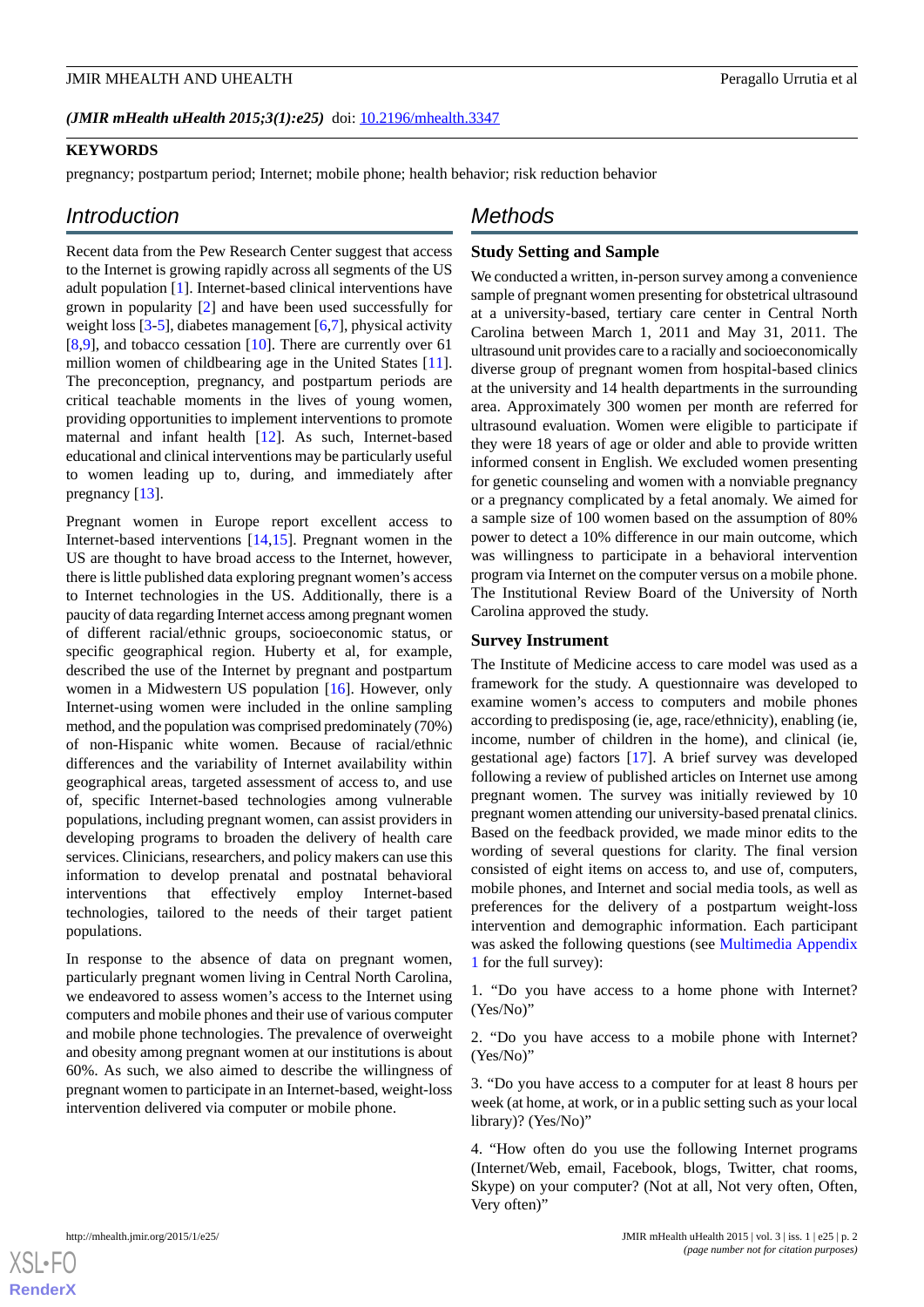5. "How often do you use these items (Internet/Web, email, Facebook, blogs, Twitter, chat rooms) on your cell phone? (Not at all, Not very often, Often, Very often)"

6. "How willing are you to participate in a postpartum weight-loss program? (Not at all willing, Not very willing, Fairly willing, Very willing)"

7. "How willing are you to participate in an Internet-based postpartum weight-loss program delivered via the computer? (Not at all willing, Not very willing, Fairly willing, Very willing)"

8. "How willing are you to participate in an Internet-based postpartum weight-loss program on your cell phone? (Not at all willing, Not very willing, Fairly willing, Very willing)"

#### **Procedure**

Women were approached consecutively by trained research staff to ascertain their interest in participating in the study as they presented for their ultrasound appointment. If women expressed an interest, they were escorted to a private conference room within the ultrasound unit where they were screened for eligibility. If they were deemed eligible, informed consent was obtained and they were officially enrolled in the study. The average time to complete the survey was 10 minutes. The research staff reviewed each survey for completeness in the presence of the participant. Participants who completed the survey received a US \$10 gift card. Data were entered into a master spreadsheet by a study staff member. As part of our quality control protocol, a second staff member conducted an audit of the data each month to ensure correct entries. There were no missing data.

#### **Data Analysis**

Maternal demographic and clinical characteristics were summarized using means and standard deviations for continuous variables and numbers with proportions for categorical variables. The proportion of participants with access to computers and mobile phones across predisposing (ie, age, race/ethnicity), enabling (ie, income, number of children in the home), and clinical (ie, gestational age) factors was assessed using chi-square statistics. Given the performance of four tests and following the Bonferroni correction for multiple testing [[18\]](#page-8-16), results were considered statistically significant if *P*<.013 (.05 divided by three). For analyses stratified by race/ethnicity, we recategorized African American, Asian, and Hispanic women into one category, termed *nonwhite*, due to small numbers.

Willingness to participate in the various types of interventions was defined as those who answered *fairly willing* or *very willing*

and was compared to the number who answered *not at all willing* or *not very willing*. Willingness to participate in a postpartum weight-loss intervention across sociodemographic groups was assessed using Fisher's exact test. The *P* values were corrected for multiple testing with a Benjamini-Hochberg correction [\[19](#page-8-17)]. To determine which demographic characteristics were associated with women's willingness to participate in computer-based or mobile phone-based weight-loss interventions, we first performed univariate logistic regression. The models looked at willingness to participate in interventions via computer and mobile phone according to age (continuous), race/ethnicity (nonwhite versus white), income level (≥US \$25,000 versus <US \$25,000), and number of children in the home (one or more versus none). We then included all the above variables in a multiple logistic regression model to determine if any were predictive of increased willingness to participate in an Internet intervention by computer or by mobile phone. Again, based on a Bonferroni correction [\[18\]](#page-8-16), results were considered statistically significant if the *P* value was <.006. Analyses were conducted using Stata version 10 statistical software (StataCorp) and R (R Core Team 2013).

### *Results*

#### **Overview**

Of the 120 women approached, 110 (91.7%) were eligible for the study and 100 (83.3%) agreed to participate. Of those approached, 10 out of 120 (8.3%) women were not eligible to participate in the study due to a nonviable pregnancy (9/120, 7.5%) or pregnancy complicated by a fetal anomaly (1/120, 0.8%). Of those approached, 10 out of 120 (8.3%) women declined to participate due to a lack of time to complete the survey. The study sample represents approximately 10% of the patients presenting to the ultrasound unit during the 3-month study period.

#### **Characteristics of the Study Sample**

The mean age of participants was 31.0 (SD 5.1) years (see [Table](#page-3-0) [1\)](#page-3-0) with a range of 22 to 44 years. Of the participants, 61.0% (61/100) were white, 26.0% (26/100) were African American, 7.0% (7/100) were Asian, and 6.0% (6/100) were Hispanic. Of the participants, 45.0% (45/100) reported a yearly household income of more than US \$50,000. Median gestational age at the time of the survey was 26.0 weeks  $\pm$  9.2 with a range of 7 to 41 weeks. Most participants (64/100, 64.0%) had one or more children in the home. See [Table 1](#page-3-0) for further demographic information.

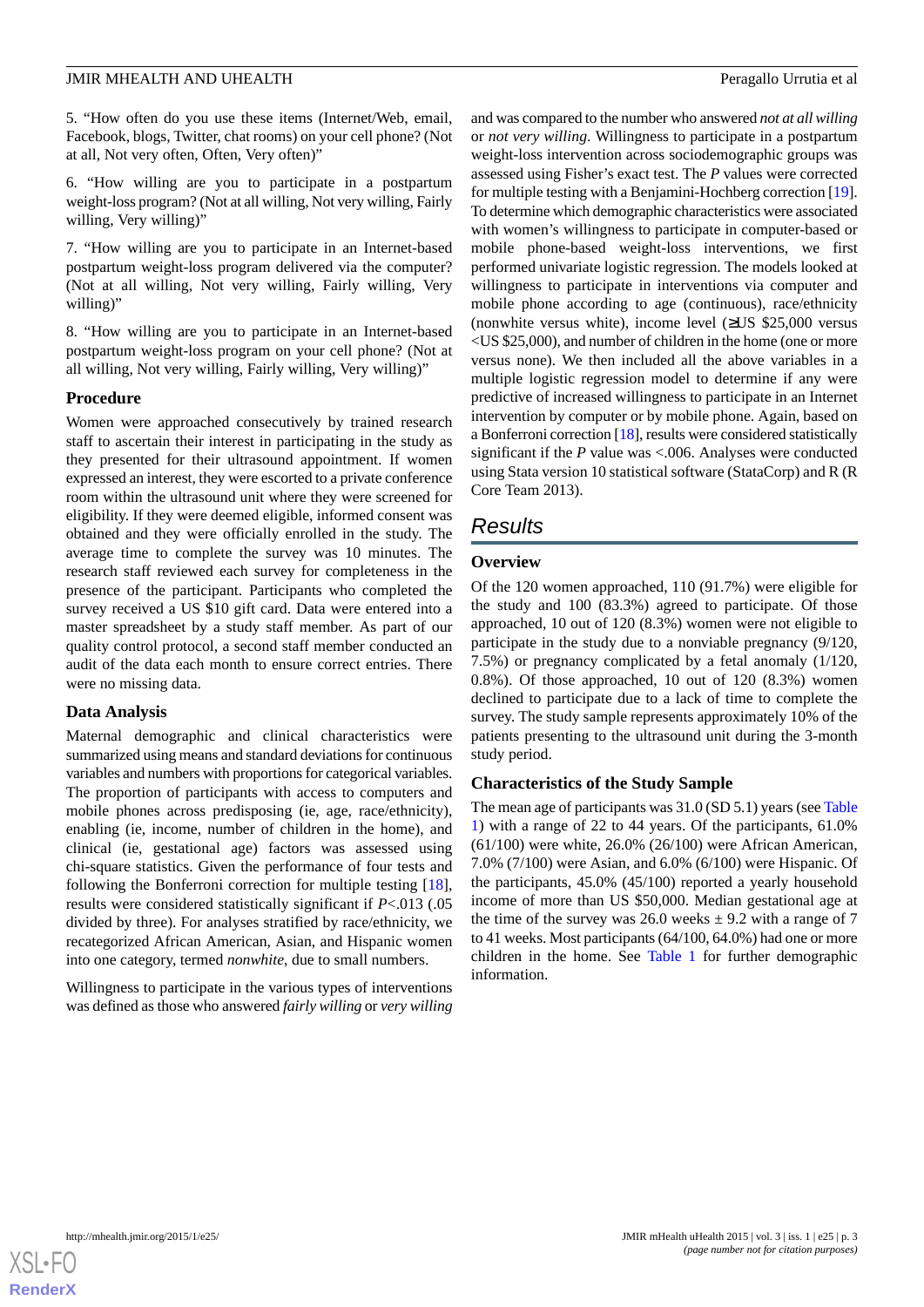<span id="page-3-0"></span>**Table 1.** Selected sociodemographic and clinical characteristics of study participants (n=100).

| Characteristics                                |                      | mean $(SD)$ , n $(\%)$ , or median (range) |
|------------------------------------------------|----------------------|--------------------------------------------|
| Age in years, mean (SD)                        |                      | 31.0(5.1)                                  |
| Race/ethnicity, $n$ (%)                        |                      |                                            |
|                                                | White                | 61(61.0)                                   |
|                                                | African American     | 26(26.0)                                   |
|                                                | Asian                | 7(7.0)                                     |
|                                                | Hispanic             | 6(6.0)                                     |
| Yearly household income, $n$ $(\% )$           |                      |                                            |
|                                                | ≤US \$25,000         | 28(28.0)                                   |
|                                                | US \$25,001-\$50,000 | 27(27.0)                                   |
|                                                | >US \$50,000         | 45(45.0)                                   |
| Number of children in the home, median (range) |                      | $1.2(0-5)$                                 |
| Gestational age in weeks, median (range)       |                      | $26.0(7-41)$                               |

#### **Computer and Mobile Phone Internet Access**

Most participants reported access to computers (89/100, 89.0%) and mobile phones (88/100, 88.0%). White women were more likely to report access to both computers and mobile phones compared to nonwhite women (*P*=.007, see [Table 2\)](#page-3-1). There were no statistically significant differences in access to computers or mobile phones by age.

Women with one or more children in the home reported slightly less access to both mobile phones and computers than those with no children in the home, but this difference was not statistically significant (*P*=.07)—94.0% (94/100) versus 81.0% (81/100), respectively (see [Table 3](#page-3-2)). There were no statistically significant differences in access to computers or mobile phones by income or by number of children in the home.

<span id="page-3-1"></span>**Table 2.** Self-reported computer and mobile phone Internet access among pregnant women stratified by age and race (n=100).

| Internet variables                                | Total     | Age in years |           | P value | Race     |          | $P$ value |
|---------------------------------------------------|-----------|--------------|-----------|---------|----------|----------|-----------|
|                                                   | $(n=100)$ |              |           |         |          |          |           |
|                                                   |           | $<$ 30       | $\geq 30$ |         | White    | Nonwhite |           |
|                                                   |           | $(n=37)$     | $(n=63)$  |         | $(n=61)$ | $(n=39)$ |           |
| Access to computer with Internet, $n$ $(\%)$      | 89 (89.0) | 32(86)       | 57 (90)   | .5      | 57 (93)  | 32(82)   | .04       |
| Access to mobile phone with Internet, $n$ $(\%)$  | 88 (88.0) | 33 (89)      | 55 (87)   | .8      | 57 (93)  | 31 (79)  | .08       |
| Access to both computer and mobile phone, $n$ (%) | 86 (86.0) | 32(86)       | 54 (86)   | .9      | 57 (93)  | 29(74)   | .007      |

<span id="page-3-2"></span>

|  |  |  |  |  | Table 3. Self-reported computer and mobile phone Internet access among pregnant women stratified by income and number of children in the home. |
|--|--|--|--|--|------------------------------------------------------------------------------------------------------------------------------------------------|
|--|--|--|--|--|------------------------------------------------------------------------------------------------------------------------------------------------|

| Internet variables                                      | Total     | Annual income                     |                                      |                             | P value | Number children in the home |                         | $P$ value |
|---------------------------------------------------------|-----------|-----------------------------------|--------------------------------------|-----------------------------|---------|-----------------------------|-------------------------|-----------|
|                                                         | $(n=100)$ | $\leq$ US<br>\$25,000<br>$(n=28)$ | US \$25,000-<br>\$50,000<br>$(n=27)$ | >US<br>\$50,000<br>$(n=45)$ |         | None<br>$(n=36)$            | One or more<br>$(n=64)$ |           |
| Access to computer with In-<br>ternet, $n$ $(\%)$       | 89 (89.0) | 25(89)                            | 24 (89)                              | 40 (89)                     | .998    | 34 (94)                     | 55 (86)                 | .20       |
| Access to mobile phone with<br>Internet, $n$ $(\%)$     | 88 (88.0) | 24 (86)                           | 25(93)                               | 39 (87)                     | .70     | 34 (94)                     | 54 (84)                 | .15       |
| Access to both computer and<br>mobile phone, $n$ $(\%)$ | 86 (86.0) | 23(82)                            | 24 (89)                              | 39 (87)                     | .80     | 34 (94)                     | 52 (81)                 | .07       |

#### **Willingness to Participate in an Online Postpartum Weight-Loss Intervention**

Of the women surveyed, 82.0% (82/100) were *very willing* or *fairly willing* to participate in an online weight-loss intervention program after delivery. Bivariate analysis did not show any

 $X$ SL•F $O$ **[RenderX](http://www.renderx.com/)** statistically significant differences in the willingness versus nonwillingness to participate in an online intervention by age, race, or income categories. Women with no children in the home were more likely to be *very willing* or *fairly willing* to participate in a postpartum program compared to women with one or more children in the home (*P*=.07)—93.0% (93/100) versus 77.0%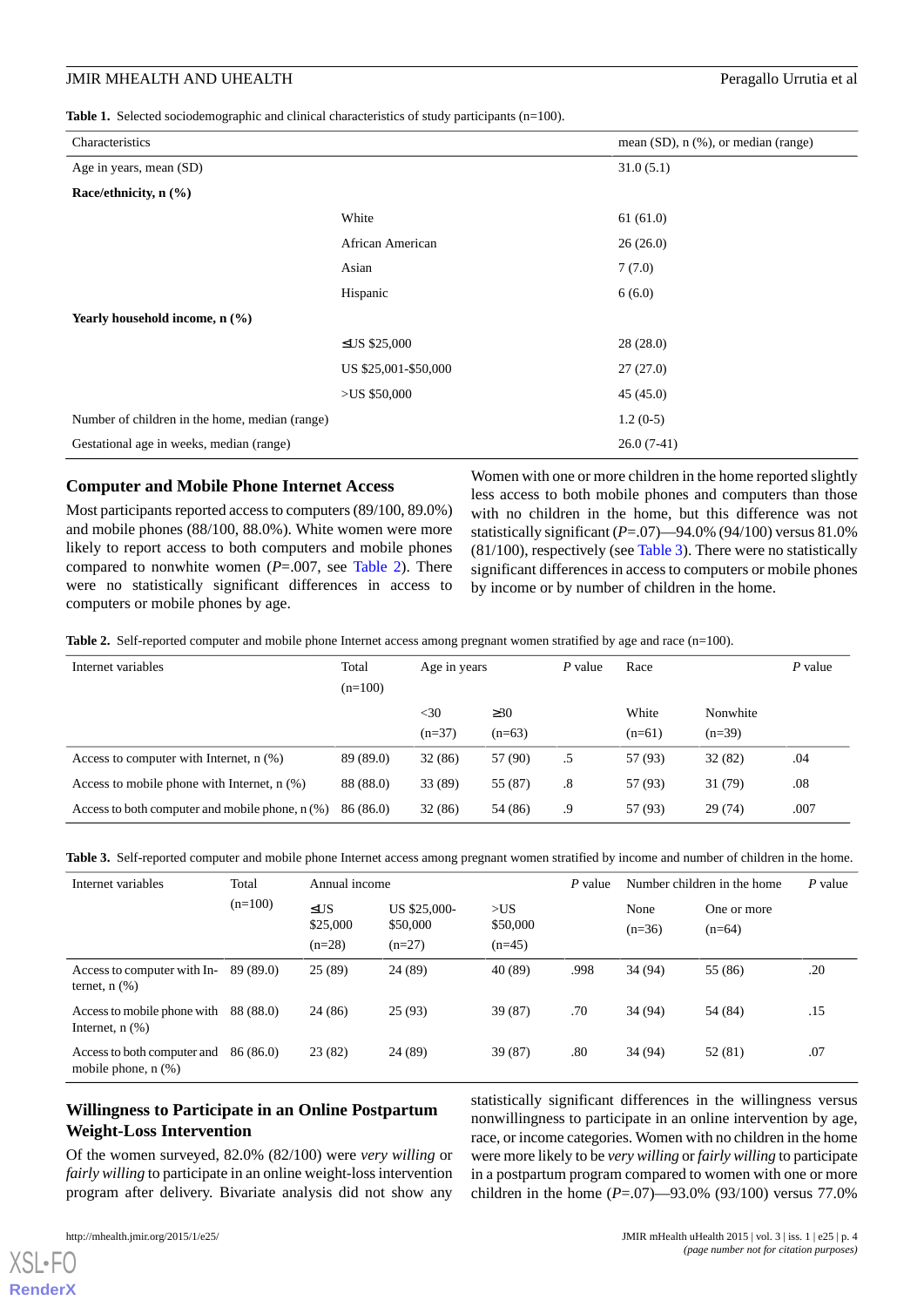(77/100), respectively. When asked whether they were willing to participate in a postpartum Internet-based intervention delivered via mobile phone or computer, women were significantly more willing to participate via computer (83/100, 83.0%) compared to by mobile phone (49/100, 49.0%) (*P*<.001).

#### **Willingness to Engage in an Online Intervention via Computer or Mobile Phone**

<span id="page-4-0"></span>To explore the individual contributions of demographic factors on willingness to participate in a computer-based or mobile phone-based intervention, we developed separate logistic regression models for each modality ([Table 4\)](#page-4-0). In both bivariate and adjusted analyses, there were no statistically significant findings. Women of different ages, races, income levels, and number of children at home were similarly willing to participate in computer-based or mobile phone-based interventions.

**Table 4.** Association of demographic characteristics of pregnant women *very willing* and *fairly willing* to participate in an online weight-loss intervention delivered via computer or mobile phone.

| Variables                              | Computer-based intervention |                                                          |                        |                                    | Mobile phone-based intervention |                |                                            |                                 |                         |           |
|----------------------------------------|-----------------------------|----------------------------------------------------------|------------------------|------------------------------------|---------------------------------|----------------|--------------------------------------------|---------------------------------|-------------------------|-----------|
|                                        | $n$ (%)                     | Regression coef-<br>ficient<br>$(\log$ OR <sup>a</sup> ) | Crude OR<br>(95% CI)   | Adjusted OR<br>$(95\% \text{ CI})$ | $P$ value                       | $n$ (%)        | Regression coef-<br>ficient<br>$(\log$ OR) | Crude OR<br>$(95\% \text{ CI})$ | Adjusted OR<br>(95% CI) | $P$ value |
| Age range in years $^{b,c}$ , n $(\%)$ |                             |                                                          |                        |                                    |                                 |                |                                            |                                 |                         |           |
| $21 - 25$<br>$(n=16)$                  | 14<br>(88)                  | 1.5                                                      | $1.0\,$<br>$(0.9-1.1)$ | 1.0<br>$(0.9-1.1)$                 | .86                             | 14<br>(88)     | 2.4                                        | 0.9<br>$(0.9-1.0)$              | 0.9<br>$(0.8-1.0)$      | $.08\,$   |
| $26 - 30$<br>$(n=34)$                  | $28\,$<br>(82)              |                                                          |                        |                                    |                                 | 14<br>(41)     |                                            |                                 |                         |           |
| $31 - 35$<br>$(n=27)$                  | 20<br>(74)                  |                                                          |                        |                                    |                                 | 10<br>(37)     |                                            |                                 |                         |           |
| 36-40<br>$(n=21)$                      | $20\,$<br>(95)              |                                                          |                        |                                    |                                 | $10\,$<br>(48) |                                            |                                 |                         |           |
| $41 - 45$<br>$(n=2)$                   | 1(50)                       |                                                          |                        |                                    |                                 | 1(50)          |                                            |                                 |                         |           |
| Race/ethnicity, n (%)                  |                             |                                                          |                        |                                    |                                 |                |                                            |                                 |                         |           |
| White<br>$(n=61)$                      | 49<br>(80)                  | Ref <sup>d</sup>                                         | Ref                    | Ref                                |                                 | 29<br>(48)     | Ref                                        | Ref                             | Ref                     |           |
| Nonwhite<br>$(n=39)$                   | 34<br>(87)                  | 1.9                                                      | 0.6<br>$(0.2 - 1.8)$   | 0.6<br>$(0.2-1.9)$                 | .35                             | $20\,$<br>(51) | 0.1                                        | 0.9<br>$(0.4-1.9)$              | 0.7<br>$(0.3-1.8)$      | .48       |
| Income, $n$ $(\frac{6}{6})$            |                             |                                                          |                        |                                    |                                 |                |                                            |                                 |                         |           |
| $<$ US \$25,000<br>$(n=28)$            | 22<br>(79)                  | Ref                                                      | Ref                    | Ref                                |                                 | 13<br>(46)     | Ref                                        | Ref                             | Ref                     |           |
| ≥US \$25,000<br>$(n=72)$               | 61<br>(85)                  | 1.6                                                      | $1.0\,$<br>$(0.5-1.8)$ | $1.0\,$<br>$(0.5-2.2)$             | .91                             | 36<br>(50)     | $-0.1$                                     | $1.0\,$<br>$(0.7-1.7)$          | 1.3<br>$(0.7 - 2.3)$    | .44       |
| Children at home, n (%)                |                             |                                                          |                        |                                    |                                 |                |                                            |                                 |                         |           |
| None<br>$(n=36)$                       | 31<br>(86)                  | Ref                                                      | Ref                    | Ref                                |                                 | 23<br>(64)     | Ref                                        | Ref                             | Ref                     |           |
| One or more<br>$(n=64)$                | 52<br>(81)                  | 1.8                                                      | 0.7<br>$(0.2 - 2.2)$   | 0.7<br>$(0.2 - 2.2)$               | .49                             | 26<br>(41)     | 0.6                                        | 0.4<br>$(0.2 - 0.9)$            | 0.4<br>$(0.2-1.1)$      | .07       |

<sup>a</sup>odds ratio (OD).

 $<sup>b</sup>$ Reference variable is 21 years old.</sup>

 $c$ Age is a continuous variable but selected intervals are presented here.

 $d$ Reference (Ref) variable.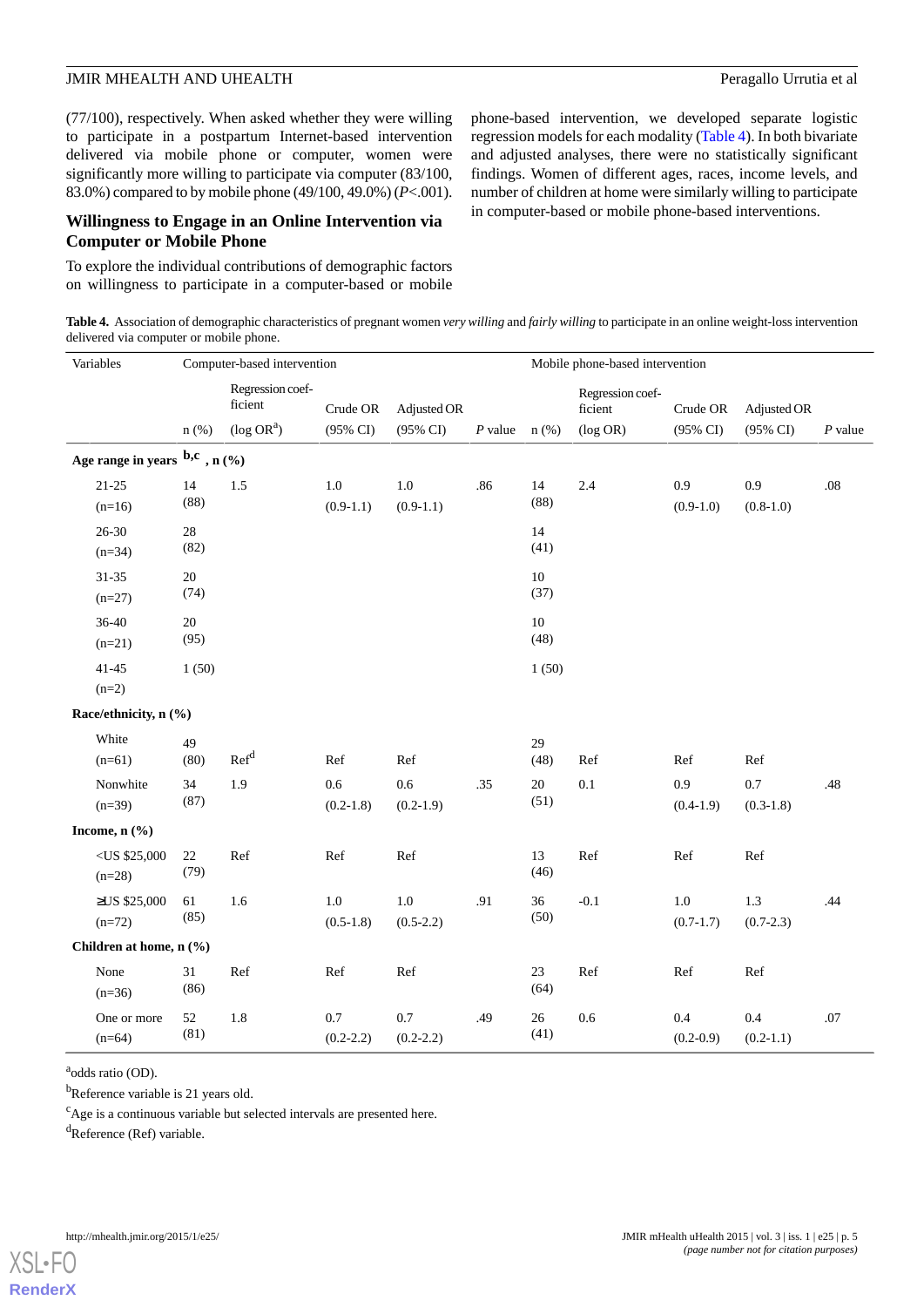#### **Use of Internet Technologies**

The majority of participants reported that they *often*, or *very often*, used the Internet (94/100, 94.0%), email (90/100, 90.0%), and Facebook (59/100, 59.0%) through a computer. While the use of specific technologies among sociodemographic groups was not significantly different, there were several important trends noted. In an analysis stratified by age, women under 30 years of age were more likely to report the use of Twitter and chat rooms compared to women 30 years and older ([Table 5\)](#page-5-0). Nonwhite women were more likely to report using a computer

to access Facebook (26/39, 67%) or chat rooms (5/39, 13%) compared to their white counterparts—54% (33/61) and 5% (3/61), respectively. While the Internet/Web, email, and Facebook were commonly accessed through computers, a smaller proportion of women reported they *often* or *very often* used these technologies via mobile phone—49.0% (49/100), 43.0% (43/100), and 36.0% (36/100), respectively. Women aged 30 and older were less likely to report the use of Facebook *often* or *very often* via mobile phone compared to women under age 30.

<span id="page-5-0"></span>**Table 5.** Number of pregnant women reporting the use of Internet technologies as *very often* and *often* on computers or mobile phones by age and race.

|                                                                   | Internet variables                                                    | Age in years |           | Race     |          | Total     |
|-------------------------------------------------------------------|-----------------------------------------------------------------------|--------------|-----------|----------|----------|-----------|
|                                                                   |                                                                       |              |           |          |          | $(n=100)$ |
|                                                                   |                                                                       | $<$ 30       | $\geq 30$ | White    | Nonwhite |           |
|                                                                   |                                                                       | $(n=37)$     | $(n=63)$  | $(n=61)$ | $(n=39)$ |           |
| Internet program used very often or often with computers, $n$ (%) |                                                                       |              |           |          |          |           |
|                                                                   | Internet/Web                                                          | 34 (92)      | 60(95)    | 59 (97)  | 35(90)   | 94 (94.0) |
|                                                                   | Email                                                                 | 31 (84)      | 59 (94)   | 56 (92)  | 34 (87)  | 90(90.0)  |
|                                                                   | Facebook                                                              | 22(60)       | 37(59)    | 33(54)   | 26(67)   | 59 (59.0) |
|                                                                   | <b>Blogs</b>                                                          | 9(24)        | 14(22)    | 17(28)   | 6(15)    | 23(23.0)  |
|                                                                   | Twitter                                                               | 6(16)        | 5(8)      | 7(12)    | 4(10)    | 11(11.0)  |
|                                                                   | Chat rooms                                                            | 4(11)        | 4(6)      | 3(5)     | 5(13)    | 8(8.0)    |
|                                                                   | Skype                                                                 | 2(5)         | 10(16)    | 7(12)    | 5(13)    | 12(12.0)  |
|                                                                   | Internet program used very often or often with mobile phones, $n$ (%) |              |           |          |          |           |
|                                                                   | Internet/Web                                                          | 20(54)       | 29(46)    | 28 (46)  | 21 (54)  | 49(49.0)  |
|                                                                   | Email                                                                 | 14 (38)      | 29(46)    | 26(43)   | 17(44)   | 43(23.0)  |
|                                                                   | Facebook                                                              | 18 (49)      | 18(29)    | 17(28)   | 19 (49)  | 36(36.0)  |
|                                                                   | <b>Blogs</b>                                                          | 5(14)        | 1(2)      | 3(5)     | 3(8)     | 6(6.0)    |
|                                                                   | Twitter                                                               | 4(11)        | 4(6)      | 5(8)     | 3(8)     | 8(8.0)    |
|                                                                   | Chat rooms                                                            | 1(3)         | 1(2)      | 1(2)     | 1(3)     | 2(2.0)    |

Women with one or more children in the home were less likely to report the use of the Internet via computer compared to women with no children in the home. Women with one or more children in the home reported less use of a mobile phone to access email, Facebook, and other technologies compared to

women with no children in the home. The lowest-income women were less likely to access most Internet technologies via computer and mobile phone than women in higher-income levels, as seen in [Table 6](#page-6-0).

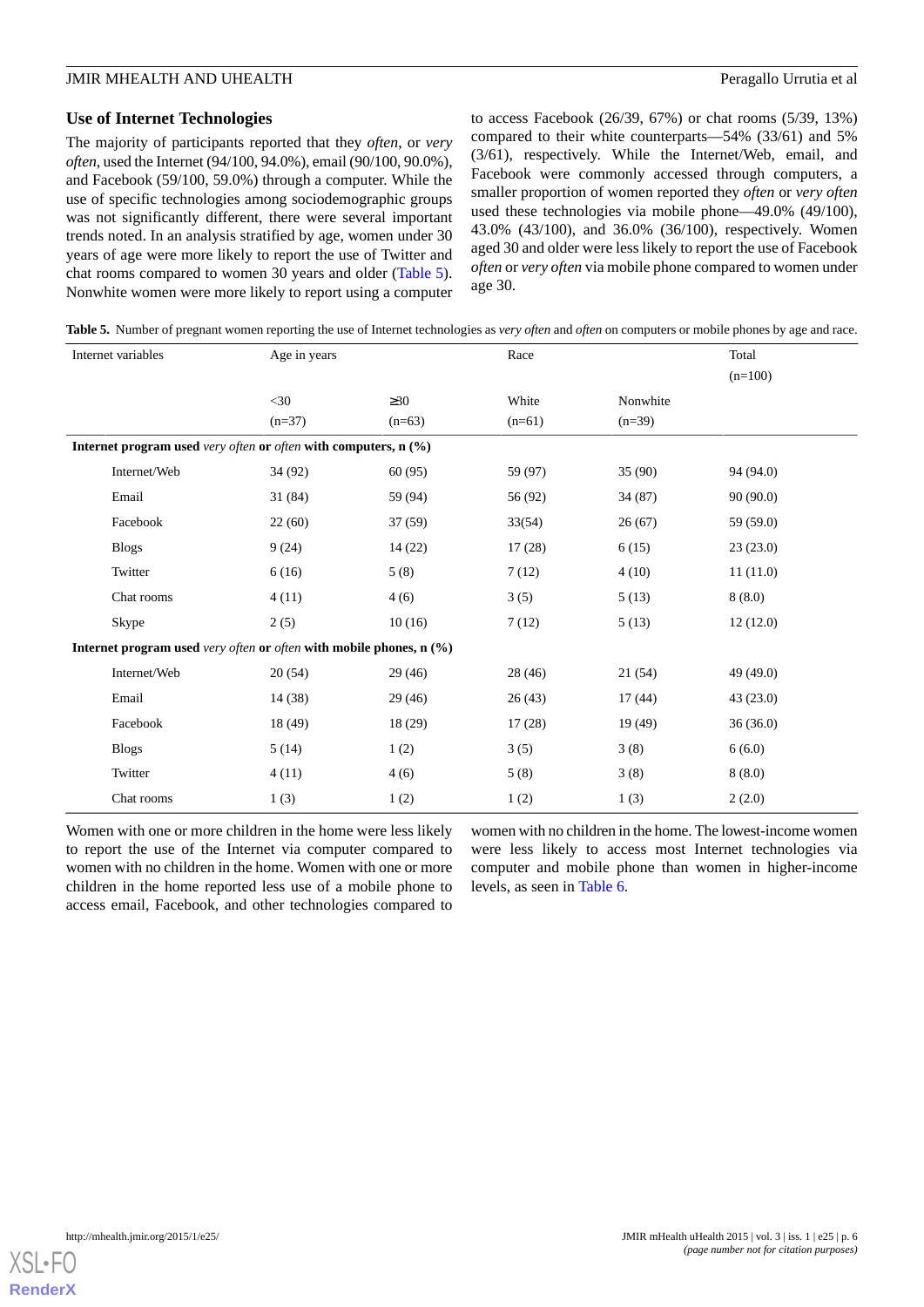<span id="page-6-0"></span>**Table 6.** Number of pregnant women reporting the use of Internet technologies *very often* or *often* on computers or mobile phones by income and number of children in the home.

| Internet variables |                                                                       | Annual household income        |                                     |                            | Number children in the home |                         | Total<br>$(n=100)$ |
|--------------------|-----------------------------------------------------------------------|--------------------------------|-------------------------------------|----------------------------|-----------------------------|-------------------------|--------------------|
|                    |                                                                       | $<$ US<br>\$25,000<br>$(n=28)$ | US S25,000-<br>\$50,000<br>$(n=27)$ | $>US$ \$50,000<br>$(n=45)$ | None<br>$(n=36)$            | One or more<br>$(n=64)$ |                    |
|                    | Internet program used very often or often with computers, $n$ $(\%)$  |                                |                                     |                            |                             |                         |                    |
|                    | Internet/Web                                                          | 24 (86)                        | 26(96)                              | 44 (98)                    | 59 (97)                     | 35(88)                  | 94 (94.0)          |
|                    | Email                                                                 | 23(82)                         | 24 (89)                             | 43 (96)                    | 56 (92)                     | 34 (87)                 | 90(90.0)           |
|                    | Facebook                                                              | 17(60)                         | 18(67)                              | 24(53)                     | 33 (54)                     | 26(67)                  | 59 (59.0)          |
|                    | <b>Blogs</b>                                                          | 3(11)                          | 9(33)                               | 11(24)                     | 17(28)                      | 6(15)                   | 23(23.0)           |
|                    | Twitter                                                               | 2(7)                           | 4(15)                               | 5(11)                      | 7(12)                       | 4(10)                   | 11(11.0)           |
|                    | Chat rooms                                                            | 4(14)                          | 3(11)                               | 1(2)                       | 3(5)                        | 5(13)                   | 8(8.0)             |
|                    | Skype                                                                 | 1(4)                           | 7(2)                                | 9(20)                      | 7(12)                       | 5(13)                   | 12(12.0)           |
|                    | Internet program used very often or often with mobile phones, $n$ (%) |                                |                                     |                            |                             |                         |                    |
|                    | Internet/Web                                                          | 12(43)                         | 15(56)                              | 22(49)                     | 24(67)                      | 21(54)                  | 49(49.0)           |
|                    | Email                                                                 | 8(29)                          | 11(41)                              | 24(53)                     | 18(50)                      | 17(44)                  | 43(43.0)           |
|                    | Facebook                                                              | 10(36)                         | 12(44)                              | 14(31)                     | 16(44)                      | 19 (49)                 | 36(36.0)           |
|                    | <b>Blogs</b>                                                          | 1(4)                           | 1(4)                                | 4(9)                       | 11(4)                       | 3(8)                    | 6(6.0)             |
|                    | Twitter                                                               | 2(7)                           | 3(11)                               | 3(7)                       | 5(14)                       | 3(8)                    | 8(8.0)             |
|                    | Chat rooms                                                            | 1(4)                           | 0(0)                                | 1(2)                       | 1(3)                        | 1(3)                    | 2(2.0)             |

#### *Discussion*

#### **Principal Findings**

Investigations among nonpregnant, adult populations suggest that behavioral interventions delivered through computers and mobile phones are effective [\[4](#page-8-18)-[10\]](#page-8-8). Some groups of pregnant women frequently access health information via the Internet and may do so in lieu of conversations with health care providers [[16,](#page-8-14)[20\]](#page-8-19). Text4Baby is an example of a mobile phone educational campaign accessed by thousands of pregnant women across the US [\[21](#page-8-20),[22\]](#page-8-21). At least one small trial of an Internet-based intervention with pregnant women improved compliance with medical therapy and physical activity [\[9](#page-8-7)]. Health care providers and researchers are interested in scalable computer-based or mHealth interventions for larger populations of pregnant women, but more information about access to, and use of, Internet technologies among pregnant women is needed.

Pregnant women in our study reported broad access to the Internet through computers and mobile phones and use of a variety of Internet technologies, including Internet/Web browsers, email, and Facebook. Although nonwhite women and women with one or more children in the home may have less access to the Internet than white women with no children at home, access to, and use of, the Internet was quite high across all groups. Less access by nonwhite women and women with children in the home may be due, in part, to financial restraints or competing demands on time [\[23](#page-8-22)].

The majority of women in the study sample were willing to participate in an Internet-based behavioral intervention via

 $X$ SL•FO **[RenderX](http://www.renderx.com/)** computer (83/100, 83.0%), but not as willing to participate via mobile phone (49/100, 49.0%). A recent US study found that 50% of the pregnant women surveyed used the Internet to access health information. However, the survey was administered online and may not be generalizable to larger groups of women [[16\]](#page-8-14). Although other studies have found that pregnant women use the Internet to access pregnancy and childbirth-related information, guidance on physical activity, and newborn health, the data are largely limited to Caucasian women and international populations [\[14](#page-8-12),[15](#page-8-13)[,24](#page-9-0),[25\]](#page-9-1). It may be that women use mobile phones to access specific screening or treatment information, but may not be as willing to use mobile phones for ongoing weight-management interventions. We did not ascertain the extent to which women used computers or mobile phones to gather health information in the current study. Future studies that examine women's access and use of the Internet will need to explore what types of information women are searching for when using computers or mobile phones.

In our study, willingness to participate in a mobile phone intervention was not dependent on age, race, income level, or having a child at home. Some trends were noted which may be important to investigate in a larger sample. Younger women and women with no children at home tended to be more willing to participate in a mobile phone-based intervention. Our findings support the development of Internet-based clinical and educational interventions for expectant mothers. Developing mHealth programs or interventions that can be delivered through computer-based technologies may promote better uptake based on individual patient preferences. For example, only 8% of Dutch pregnant women used an email-based intervention [[26\]](#page-9-2).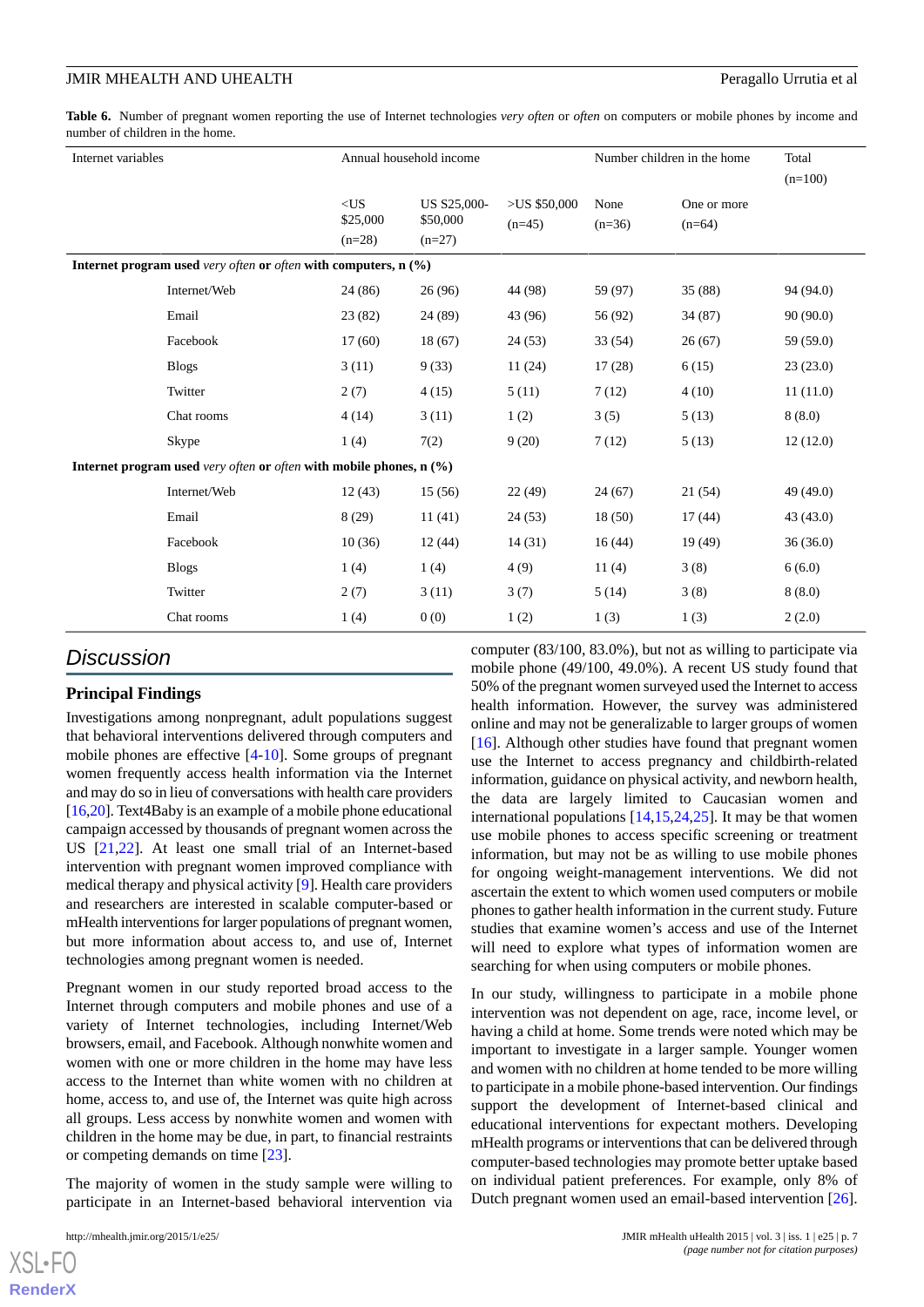Additionally, further work is needed to better understand the influence of other children in the home on less access to the Internet and, possibly, lower willingness to engage in computeror mobile phone-based interventions.

The broad access and use of the Internet by women in our sample is similar to rates reported by a 2011 Pew Research Center report [\[27](#page-9-3),[28\]](#page-9-4). In the Pew report, minority women reported slightly lower access to the Internet compared to their white women counterparts (73% versus 94%, respectively). Our findings differ from the Pew study in that we did not find substantially less access to the Internet among lower-income women compared to higher-income women. This difference may be due to the younger age range of our sample of study participants compared with the national sample used in the Pew study. Our findings suggest less of a "digital divide" based on income levels in younger, reproductive-age women. These findings further emphasize the need for targeted studies to better describe access to, and use of, the Internet and other computer technologies in different patient groups (eg, pregnant women) and geographical areas (eg, Central North Carolina).

#### **Limitations**

Our study has several limitations that deserve attention. First, our descriptive study includes a relatively small sample size. Therefore, there is limited power to detect differences between sociodemographic groups. We found some small differences in access between white and nonwhite women and also between women with and without children at home. The survey was investigator developed and, therefore, had not been extensively tested prior to its use. Our data also relies on self-reporting. However, given the nature and setting of the survey, it is unlikely that women were biased in their responses. Also, we did not provide specific information on the weight-loss intervention, so participants may have responded differently if they had been given additional information. Another limitation is that our survey does not explore women's health information-seeking behavior on the Internet. Access to Internet technologies and use of such technologies is not the same as using such technologies for health applications. For example, in a recent study of Internet users in the US, adults of lower

socioeconomic status were less likely to use the Internet for health information seeking specifically [[29\]](#page-9-5). However, use of the Internet specifically for health information seeking is not a prerequisite to participating in an Internet-based behavioral intervention. It is also not a known indicator of uptake of such interventions.

Because our study was conducted in one tertiary care center, it can be argued that the findings have limited generalizability. However, we recruited women referred for ultrasound examination from a wide range of community settings and economic backgrounds. Nevertheless, these findings should be confirmed in a larger sample of women living in a diverse community and receiving care in multiple tertiary care settings.

#### **Conclusions**

This study represents a first step in characterizing access to the Internet among a diverse group of pregnant women in the United States. Larger scale studies across geographical regions are needed to better inform and tailor the development of Web-based interventions to take advantage of this critical period in a woman's lifespan. Integrating Web-based educational interventions into pregnancy and the postpartum periods may lead to improved maternal and newborn outcomes through improved access and education. Such interventions could change the current paradigm of perinatal care, giving clinicians an opportunity to provide ongoing care to pregnant women between prenatal visits [[9\]](#page-8-7). Internet-based interventions to improve clinical care of pregnant women should also be considered. For example, Internet-based interventions might include feedback and communication between patients and providers about a variety of prenatal disease conditions, screening tests, and shared decision making. Our findings suggest broad access to the Internet through computers and mobile phones for pregnant women across multiple demographic strata. Also, our findings suggest that interventions designed to be delivered using contemporary technologies should be accessible via computers or mobile phones and able to be scaled to meet the needs and preferences of women based on age, race, and the presence of other children in the home that may influence access and sustainable use of the Internet.

#### **Acknowledgments**

The authors would like to thank the National Institute of Child Health and Human Development (T32HD040672) and the National Center for Advancing Translational Sciences (ULRR025747) for their support of Dr. Urrutia. The authors would also like to thank the National Institute of Diabetes and Digestive and Kidney Diseases (1R21 DK095189-01A1) and the UNC Nutrition Obesity Research Center (NIDDK P30DK056350) for their support of Dr. Nicholson.

#### <span id="page-7-0"></span>**Conflicts of Interest**

None declared.

#### **Multimedia Appendix 1**

Patient questionnaire.

[[PDF File \(Adobe PDF File\), 40KB-Multimedia Appendix 1](https://jmir.org/api/download?alt_name=mhealth_v3i1e25_app1.pdf&filename=ac66cf3c1fb7d0e0f3f4e987a58852ba.pdf)]

#### **References**



#### http://mhealth.jmir.org/2015/1/e25/ JMIR mHealth uHealth 2015 | vol. 3 | iss. 1 | e25 | p. 8 *(page number not for citation purposes)*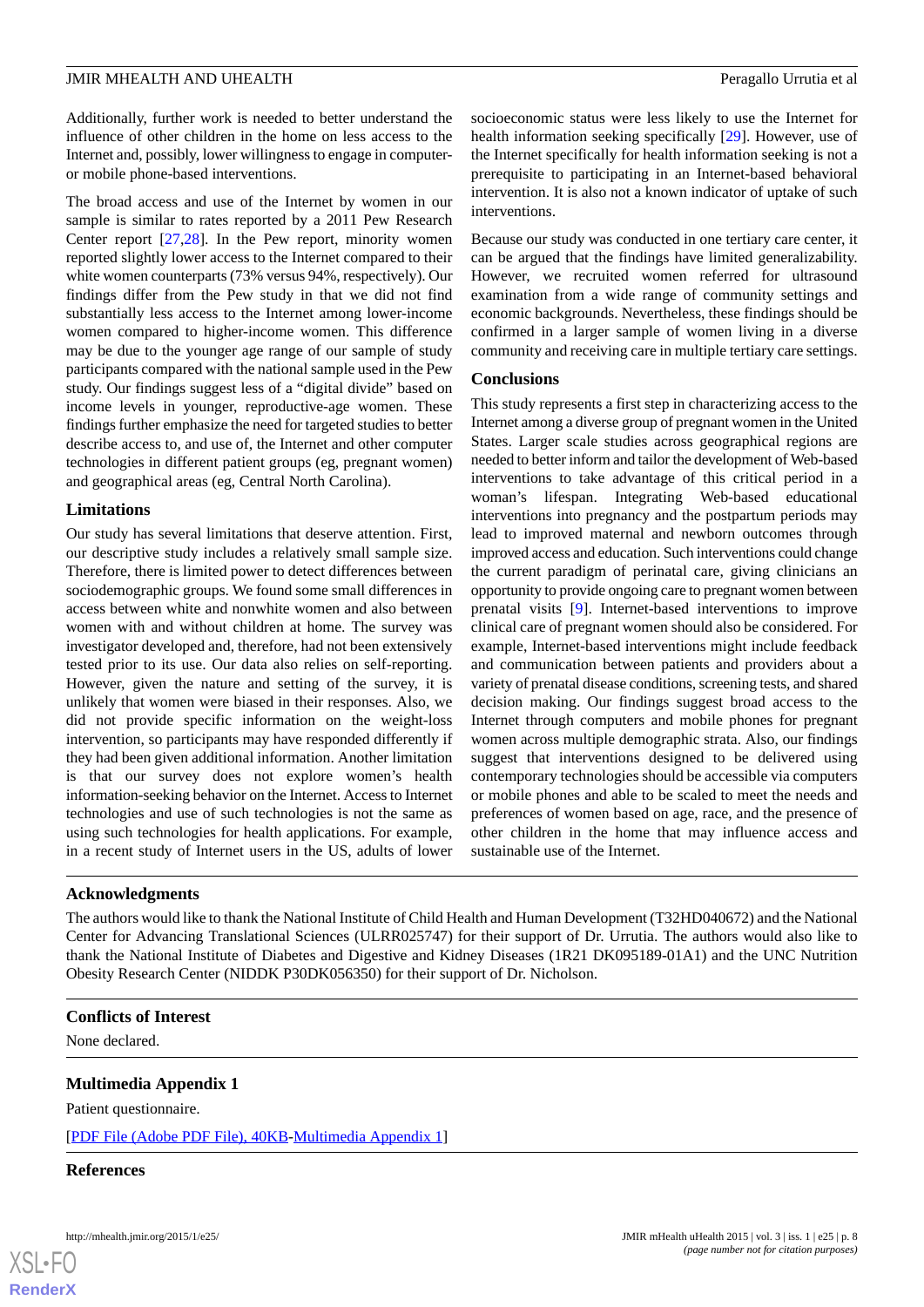- <span id="page-8-0"></span>1. Rainie L. Pew Research Center. Washington, DC: Pew Internet and American Life Project; 2010 Jan 5. Internet, broadband, and cell phone statistics URL: [http://www.pewinternet.org/~/media//Files/Reports/2010/PIP\\_December09\\_update.pdf](http://www.pewinternet.org/~/media//Files/Reports/2010/PIP_December09_update.pdf) [accessed 2015-02-24] [\[WebCite Cache ID 6WaQr8wq3\]](http://www.webcitation.org/

                                    6WaQr8wq3)
- <span id="page-8-2"></span><span id="page-8-1"></span>2. Tate DF, Wing RR, Winett RA. Using Internet technology to deliver a behavioral weight loss program. JAMA 2001 Mar 7;285(9):1172-1177. [Medline: [11231746](http://www.ncbi.nlm.nih.gov/entrez/query.fcgi?cmd=Retrieve&db=PubMed&list_uids=11231746&dopt=Abstract)]
- <span id="page-8-18"></span>3. Tate DF, Jackvony EH, Wing RR. Effects of Internet behavioral counseling on weight loss in adults at risk for type 2 diabetes: a randomized trial. JAMA 2003 Apr 9;289(14):1833-1836. [doi: [10.1001/jama.289.14.1833](http://dx.doi.org/10.1001/jama.289.14.1833)] [Medline: [12684363](http://www.ncbi.nlm.nih.gov/entrez/query.fcgi?cmd=Retrieve&db=PubMed&list_uids=12684363&dopt=Abstract)]
- <span id="page-8-3"></span>4. Tate DF, Jackvony EH, Wing RR. A randomized trial comparing human e-mail counseling, computer-automated tailored counseling, and no counseling in an Internet weight loss program. Arch Intern Med 2006;166(15):1620-1625. [doi: [10.1001/archinte.166.15.1620](http://dx.doi.org/10.1001/archinte.166.15.1620)] [Medline: [16908795](http://www.ncbi.nlm.nih.gov/entrez/query.fcgi?cmd=Retrieve&db=PubMed&list_uids=16908795&dopt=Abstract)]
- <span id="page-8-4"></span>5. Appel LJ, Clark JM, Yeh HC, Wang NY, Coughlin JW, Daumit G, et al. Comparative effectiveness of weight-loss interventions in clinical practice. N Engl J Med 2011 Nov 24;365(21):1959-1968 [[FREE Full text](http://europepmc.org/abstract/MED/22085317)] [doi: [10.1056/NEJMoa1108660](http://dx.doi.org/10.1056/NEJMoa1108660)] [Medline: [22085317](http://www.ncbi.nlm.nih.gov/entrez/query.fcgi?cmd=Retrieve&db=PubMed&list_uids=22085317&dopt=Abstract)]
- <span id="page-8-5"></span>6. Glasgow RE, Kurz D, King D, Dickman JM, Faber AJ, Halterman E, et al. Twelve-month outcomes of an Internet-based diabetes self-management support program. Patient Educ Couns 2012 Apr;87(1):81-92 [\[FREE Full text\]](http://europepmc.org/abstract/MED/21924576) [doi: [10.1016/j.pec.2011.07.024\]](http://dx.doi.org/10.1016/j.pec.2011.07.024) [Medline: [21924576](http://www.ncbi.nlm.nih.gov/entrez/query.fcgi?cmd=Retrieve&db=PubMed&list_uids=21924576&dopt=Abstract)]
- <span id="page-8-6"></span>7. Richardson CR, Mehari KS, McIntyre LG, Janney AW, Fortlage LA, Sen A, et al. A randomized trial comparing structured and lifestyle goals in an internet-mediated walking program for people with type 2 diabetes. Int J Behav Nutr Phys Act 2007;4:59 [[FREE Full text](http://www.ijbnpa.org/content/4//59)] [doi: [10.1186/1479-5868-4-59\]](http://dx.doi.org/10.1186/1479-5868-4-59) [Medline: [18021411\]](http://www.ncbi.nlm.nih.gov/entrez/query.fcgi?cmd=Retrieve&db=PubMed&list_uids=18021411&dopt=Abstract)
- <span id="page-8-7"></span>8. Marcus BH, Lewis BA, Williams DM, Dunsiger S, Jakicic JM, Whiteley JA, et al. A comparison of Internet and print-based physical activity interventions. Arch Intern Med 2007 May 14;167(9):944-949. [doi: [10.1001/archinte.167.9.944](http://dx.doi.org/10.1001/archinte.167.9.944)] [Medline: [17502536](http://www.ncbi.nlm.nih.gov/entrez/query.fcgi?cmd=Retrieve&db=PubMed&list_uids=17502536&dopt=Abstract)]
- <span id="page-8-8"></span>9. Kim C, Draska M, Hess ML, Wilson EJ, Richardson CR. A web-based pedometer programme in women with a recent history of gestational diabetes. Diabet Med 2012 Feb; 29(2): 278-283 [\[FREE Full text\]](http://europepmc.org/abstract/MED/21838764) [doi: [10.1111/j.1464-5491.2011.03415.x\]](http://dx.doi.org/10.1111/j.1464-5491.2011.03415.x) [Medline: [21838764\]](http://www.ncbi.nlm.nih.gov/entrez/query.fcgi?cmd=Retrieve&db=PubMed&list_uids=21838764&dopt=Abstract)
- <span id="page-8-9"></span>10. Bock BC, Graham AL, Whiteley JA, Stoddard JL. A review of web-assisted tobacco interventions (WATIs). J Med Internet Res 2008;10(5):e39 [[FREE Full text\]](http://www.jmir.org/2008/5/e39/) [doi: [10.2196/jmir.989](http://dx.doi.org/10.2196/jmir.989)] [Medline: [19000979\]](http://www.ncbi.nlm.nih.gov/entrez/query.fcgi?cmd=Retrieve&db=PubMed&list_uids=19000979&dopt=Abstract)
- <span id="page-8-11"></span><span id="page-8-10"></span>11. US Department of Health and Human Services, Health Resources and Services Administration, Maternal and Child Health Bureau. Rockville, MD: US Department of Health and Human Services; 2011. Women's Health USA 2011 URL: [http:/](http://www.mchb.hrsa.gov/whusa11/) [/www.mchb.hrsa.gov/whusa11/](http://www.mchb.hrsa.gov/whusa11/) [accessed 2013-09-20] [\[WebCite Cache ID 6JmcAcPr6\]](http://www.webcitation.org/

                                    6JmcAcPr6)
- <span id="page-8-12"></span>12. McBride CM, Emmons KM, Lipkus IM. Understanding the potential of teachable moments: the case of smoking cessation. Health Educ Res 2003 Apr;18(2):156-170 [[FREE Full text](http://her.oxfordjournals.org/cgi/pmidlookup?view=long&pmid=12729175)] [Medline: [12729175\]](http://www.ncbi.nlm.nih.gov/entrez/query.fcgi?cmd=Retrieve&db=PubMed&list_uids=12729175&dopt=Abstract)
- <span id="page-8-13"></span>13. Gold KJ, Boggs ME, Mugisha E, Palladino CL. Internet message boards for pregnancy loss: who's on-line and why? Womens Health Issues 2012 Feb; 22(1): e67-e72 [[FREE Full text](http://europepmc.org/abstract/MED/21907592)] [doi: [10.1016/j.whi.2011.07.006](http://dx.doi.org/10.1016/j.whi.2011.07.006)] [Medline: [21907592](http://www.ncbi.nlm.nih.gov/entrez/query.fcgi?cmd=Retrieve&db=PubMed&list_uids=21907592&dopt=Abstract)]
- <span id="page-8-14"></span>14. Larsson M. A descriptive study of the use of the Internet by women seeking pregnancy-related information. Midwifery 2009 Feb;25(1):14-20. [doi: [10.1016/j.midw.2007.01.010](http://dx.doi.org/10.1016/j.midw.2007.01.010)] [Medline: [17408822\]](http://www.ncbi.nlm.nih.gov/entrez/query.fcgi?cmd=Retrieve&db=PubMed&list_uids=17408822&dopt=Abstract)
- <span id="page-8-15"></span>15. Leune AS, Nizard J. [Doctor Google: use of Internet during pregnancy in France in 2009]. J Gynecol Obstet Biol Reprod (Paris) 2012 May;41(3):243-254 [[FREE Full text](http://www.masson.fr/masson/S0368-2315(11)00329-2)] [doi: [10.1016/j.jgyn.2011.11.007](http://dx.doi.org/10.1016/j.jgyn.2011.11.007)] [Medline: [22236487\]](http://www.ncbi.nlm.nih.gov/entrez/query.fcgi?cmd=Retrieve&db=PubMed&list_uids=22236487&dopt=Abstract)
- <span id="page-8-16"></span>16. Huberty J, Dinkel D, Beets MW, Coleman J. Describing the use of the internet for health, physical activity, and nutrition information in pregnant women. Matern Child Health J 2013 Oct;17(8):1363-1372. [doi: [10.1007/s10995-012-1160-2\]](http://dx.doi.org/10.1007/s10995-012-1160-2) [Medline: [23090284](http://www.ncbi.nlm.nih.gov/entrez/query.fcgi?cmd=Retrieve&db=PubMed&list_uids=23090284&dopt=Abstract)]
- <span id="page-8-19"></span><span id="page-8-17"></span>17. Committee on Monitoring Access to Personal Health Care Services, Institute of Medicine. In: Millman M, editor. Access to Health Care in America. Washington, DC: National Academy Press; 1993.
- 18. Dunn OJ. Multiple comparisons among means. J Am Stat Assoc 1961 Mar;56(293):52-64. [doi: [10.1080/01621459.1961.10482090\]](http://dx.doi.org/10.1080/01621459.1961.10482090)
- <span id="page-8-20"></span>19. Hochberg Y, Benjamini Y. More powerful procedures for multiple significance testing. Stat Med 1990 Jul;9(7):811-818. [Medline: [2218183\]](http://www.ncbi.nlm.nih.gov/entrez/query.fcgi?cmd=Retrieve&db=PubMed&list_uids=2218183&dopt=Abstract)
- <span id="page-8-21"></span>20. Kraschnewski JL, Chuang CH, Poole ES, Peyton T, Blubaugh I, Pauli J, et al. Paging "Dr. Google": does technology fill the gap created by the prenatal care visit structure? Qualitative focus group study with pregnant women. J Med Internet Res 2014;16(6):e147 [\[FREE Full text\]](http://www.jmir.org/2014/6/e147/) [doi: [10.2196/jmir.3385](http://dx.doi.org/10.2196/jmir.3385)] [Medline: [24892583\]](http://www.ncbi.nlm.nih.gov/entrez/query.fcgi?cmd=Retrieve&db=PubMed&list_uids=24892583&dopt=Abstract)
- <span id="page-8-22"></span>21. Whittaker R, Matoff-Stepp S, Meehan J, Kendrick J, Jordan E, Stange P, et al. Text4baby: development and implementation of a national text messaging health information service. Am J Public Health 2012 Dec;102(12):2207-2213. [doi: [10.2105/AJPH.2012.300736\]](http://dx.doi.org/10.2105/AJPH.2012.300736) [Medline: [23078509](http://www.ncbi.nlm.nih.gov/entrez/query.fcgi?cmd=Retrieve&db=PubMed&list_uids=23078509&dopt=Abstract)]
- 22. Evans WD, Abroms LC, Poropatich R, Nielsen PE, Wallace JL. Mobile health evaluation methods: the Text4baby case study. J Health Commun 2012;17 Suppl 1:22-29. [doi: [10.1080/10810730.2011.649157\]](http://dx.doi.org/10.1080/10810730.2011.649157) [Medline: [22548595](http://www.ncbi.nlm.nih.gov/entrez/query.fcgi?cmd=Retrieve&db=PubMed&list_uids=22548595&dopt=Abstract)]
- 23. Setse R, Grogan R, Cooper LA, Strobino D, Powe NR, Nicholson W. Weight loss programs for urban-based, postpartum African-American women: perceived barriers and preferred components. Matern Child Health J 2008 Jan;12(1):119-127. [doi: [10.1007/s10995-007-0211-6](http://dx.doi.org/10.1007/s10995-007-0211-6)] [Medline: [17554614\]](http://www.ncbi.nlm.nih.gov/entrez/query.fcgi?cmd=Retrieve&db=PubMed&list_uids=17554614&dopt=Abstract)